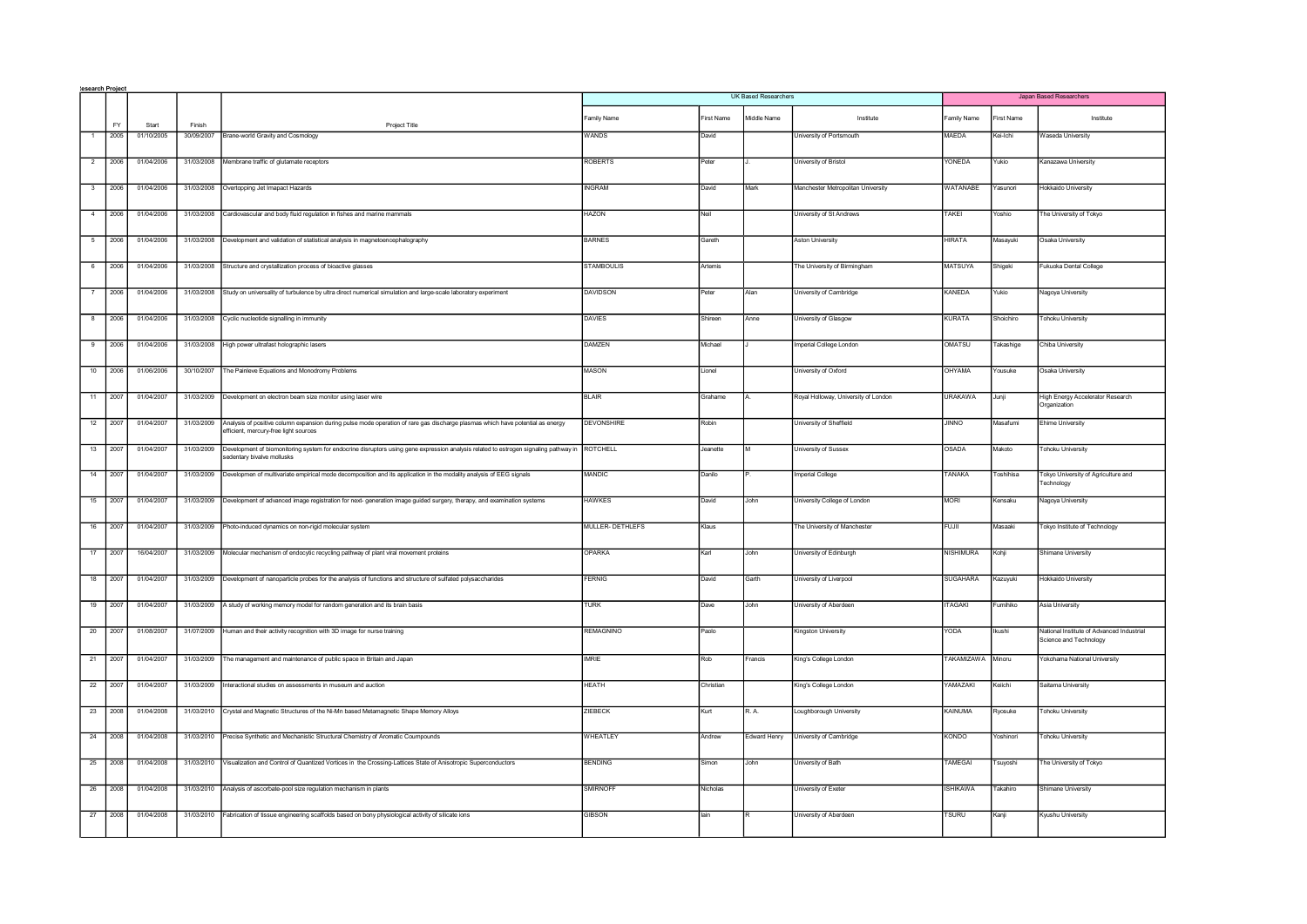|    | esearch Projec |            |            |                                                                                                                                                                                                                                   |                      |               |              |                                                    |                  |                         |                                                         |  |
|----|----------------|------------|------------|-----------------------------------------------------------------------------------------------------------------------------------------------------------------------------------------------------------------------------------|----------------------|---------------|--------------|----------------------------------------------------|------------------|-------------------------|---------------------------------------------------------|--|
|    |                |            |            |                                                                                                                                                                                                                                   | UK Based Researchers |               |              |                                                    |                  | Japan Based Researchers |                                                         |  |
|    | <b>FY</b>      | Start      | Finish     | Project Title                                                                                                                                                                                                                     | Family Name          | First Name    | Middle Name  | Institute                                          | Family Name      | First Name              | Institute                                               |  |
| 28 | 2008           | 01/04/2008 | 31/03/2010 | Over 100W sub-pico-second output from a phase conjugate vanadate laser                                                                                                                                                            | DAMZEN               | Michael       |              | Imperial College                                   | OMATSU           | akashige                | Chiba University                                        |  |
| 29 | 2008           | 01/04/2008 | 31/03/2010 | Application of Respiratory Biomechanics to Computational Madicine                                                                                                                                                                 | <b>DOORLY</b>        | Denis         |              | Imperial College of Science, Technology & Medicine | TANAKA           | Gaku                    | Chiba University                                        |  |
| 30 | 2008           | 01/04/2008 |            | 31/03/2010 Stimulus-responsive molecular capsules via boronate esterification                                                                                                                                                     | <b>JAMES</b>         | Tony          | David        | University of Bath                                 | <b>KUBO</b>      | Yuji                    | Tokyo Metropolitan University                           |  |
| 31 | 2008           | 01/04/2008 |            | 31/03/2010 Gravity and Cosmology in Higher Dimensions                                                                                                                                                                             | GIBBONS              | Gary          |              | Cambridge University                               | MAEDA            | Keiichi                 | Waseda University                                       |  |
| 32 | 2008           | 01/04/2008 | 31/03/2010 | Single Molecuole Biochemistry: Protein-Membrane Interaction Studied by Force Measurement and Fast-scanning Atomic force<br>microscopy                                                                                             | <b>HENDERSON</b>     | Robert        | Michael      | University of Cambridge                            | TAKEYASU         | Kunio                   | Kyoto University                                        |  |
|    | 33 2008        | 01/04/2008 | 31/03/2010 | The Studies of Strategies of Social Change using the Method of Qualitative Comparative Analysis (QCA)                                                                                                                             | <b>OLSEN</b>         | Wendy         |              | University of Manchester                           | NOMIYA           | Daishiro                | Sophia University                                       |  |
| 34 | 2009           | 01/04/2009 | 31/03/2011 | Functional and epigenetical regulation of TRPV channels by aptamer molecules                                                                                                                                                      | <b>BEECH</b>         | David         |              | University of Leeds                                | Katsuhiko        | <b>MURAKI</b>           | AICHI GAKUIN UNIVERSITY                                 |  |
| 35 | 2009           | 01/04/2009 | 31/03/2011 | Evaluation of a novel human transmission-blocking vaccine using rodent parasites bearing Plasmodium vivax Pvs25 protein                                                                                                           | SINDEN               | Robert        |              | Imperial College                                   | Shigeto          | YOSHIDA                 | Jichi Medical University                                |  |
| 36 | 2009           | 01/04/2009 | 31/03/2011 | Development of Functional Organic Thin-Films for Solar Power Generation and Storage                                                                                                                                               | <b>STEINKE</b>       | Joachim       | lans Georg   | Imperial College London                            | Takashi          | <b>SAGAWA</b>           | Kyoto University                                        |  |
| 37 | 2009           | 01/04/2009 |            | 31/03/2011 Black holes and other probes of accelerating phases in the Universe                                                                                                                                                    | CARR                 | Bernard       | John         | Queen Mary, University of London                   | lun'lchi         | YOKOYAMA                | The University of Tokyo                                 |  |
|    | 38 2009        | 01/04/2009 |            | 31/03/2011 A role for hepatoblasts for hematopoietic stem cell expansion in human                                                                                                                                                 | <b>JONES</b>         | Rhodri        |              | Nottingham University Hospitals NHS Trust          | Daisuke          | <b>SUGIYAMA</b>         | Kyushu University                                       |  |
| 39 | 2009           | 01/04/2009 | 31/03/2011 | Behavioural physiology of aquatic vertebrates                                                                                                                                                                                     | <b>MILLER</b>        | Patrick       | J. O.        | University of St. Andrews                          | Katsufumi        | <b>SATO</b>             | The University of Tokyo                                 |  |
| 40 | 2009           | 01/04/2009 | 31/03/2011 | Synthesis and Characterization of Ferromagnetic FeCo Nanowire Encapsulated Inside Carbon Nanotubes Towards Spin Electronic                                                                                                        | <b>AMARATUNGA</b>    | Gehan         | A. J.        | University of Cambridge                            | Yasuhiko         | <b>HAYASHI</b>          | Nagoya Institute of Technology                          |  |
| 41 | 2009           | 01/04/2009 | 31/03/2011 | Applications<br>Collaborative analysis in exploring molecular mechanisms underlying neuronal regeneration                                                                                                                         | <b>HUNT</b>          | Stephen       |              | University College of London (UCL)                 | Hiroshi          | KIYAMA                  | Osaka City University                                   |  |
| 42 | 2009           | 01/04/2009 | 31/03/2011 | Development of Global Marine Ecosystem Observation System using Continuous Plankton Recorders                                                                                                                                     | <b>BATTEN</b>        | Sonia         |              | Sir Alister Hardy Foundation for Ocean Science     | Sanae            | CHIBA                   | Japan Agency for Marine-Earth Science and<br>Technology |  |
| 43 | 2009           | 01/04/2009 |            | 31/03/2011 Study of atomic-resolution depth-sectioning by confocal scanning transmission electron microscopy                                                                                                                      | KIRKLAND             | Angus         |              | UNIVERSITY OF OXFORD                               | Masaki           | TAKEGUCHI               | National Institute for Materials Science                |  |
|    | 44 2009        | 01/04/2009 |            | 31/03/2011 Multivariate stylometric analysis of 19th Century British Newspapers                                                                                                                                                   | <b>SHORT</b>         | Harold        |              | King's College London                              | Tomoji           | TABATA                  | Osaka University                                        |  |
| 45 | 2009           | 01/04/2009 | 31/03/2011 | History, Culture, Education and Regeneration in the Coalfields of South Wales and Japan                                                                                                                                           | WILLIAMS             | Chris         | Mark         | Swansea University                                 | Naoko            | SHIMAZAKI               | Waseda University                                       |  |
| 46 | 2010           | 01/04/2010 |            | 31/03/2012 Developing a new method of sediment transport speed and erosion history in semi arid grassland                                                                                                                         | <b>PARSONS</b>       | Anthony       | John         | University of Sheffield                            | ONDA             | Yuichi                  | University of Tsukuba                                   |  |
| 47 | 2010           | 01/04/2010 |            | 31/03/2012 A New turbulence created by fractal forcing and its application to innovative industrial mixer                                                                                                                         | VASSILICOS           | John          | Christos     | Imperial College London                            | SAKAI            | Yasuhiko                | Nagoya University                                       |  |
| 48 | 2010           | 01/04/2010 |            | 31/03/2012 Revealing the violent epoch of the Universe with FMOS                                                                                                                                                                  | DALTON               | Gavin         | <b>Bruce</b> | University of Oxford                               | OHTA             | Kouji                   | Kvoto University                                        |  |
| 49 | 2010           | 01/04/2010 |            | 31/03/2012 Studies on mechanism of high biological production for sustainable use of fisheries resources in the Menai Strait, UK.                                                                                                 | SIMPSON              | John          |              | <b>Bangor University</b>                           | KIMURA           | Shingo                  | The University of Tokyo                                 |  |
| 50 | 2010           | 01/04/2010 | 31/03/2012 | Biotribological reconstruction strategy for functionally                                                                                                                                                                          | <b>JIN</b>           | Zhongmin      |              | Jniversity of Leeds                                | <b>MURAKAMI</b>  | Teruo                   | Kyushu University                                       |  |
| 51 | 2010           | 01/04/2010 | 31/03/2012 | steriorated human ioints based on integrated technologies for total ioint replacement, artificial cartilage and regenerated cartilage<br>Visualizing analysis of neuro-transmitter release mechanisms at neuro-muscular junctions | CUNNANE              | <b>Thomas</b> |              | University of Oxford                               | TERAMOTO         | Voriyoshi               | Kvushu Universitv                                       |  |
| 52 | 2010           | 01/04/2010 |            | 31/03/2012 Develpment of Laser muSR Method and Investigation of Novel Excited Electronic State in Materials                                                                                                                       | PRATT                | Francis       | aurence      | Rutherford-Appleton Laboratory                     | WATANABE         | Isao                    | <b>RIKEN</b>                                            |  |
| 53 | 2010           | 01/04/2010 |            | 31/03/2012 Dynamics of adaptive genes in environmental cline - Nature of natural selection in wild Arabidopsis populations                                                                                                        | <b>BURKE</b>         | Terry         |              | University of Sheffield                            | TANAKA           | Kenta                   | University of Tsukuba                                   |  |
|    | 54 2010        | 01/04/2010 |            | 31/03/2011 Distributed Generation Capacity Choice under Competition, Uncertainty, and Operational Flexibility                                                                                                                     | SIDDIQUI             | Afzal         | Saeed        | University College London                          | <b>TAKASHIMA</b> | Ryuta                   | Chiba Institute of Technology                           |  |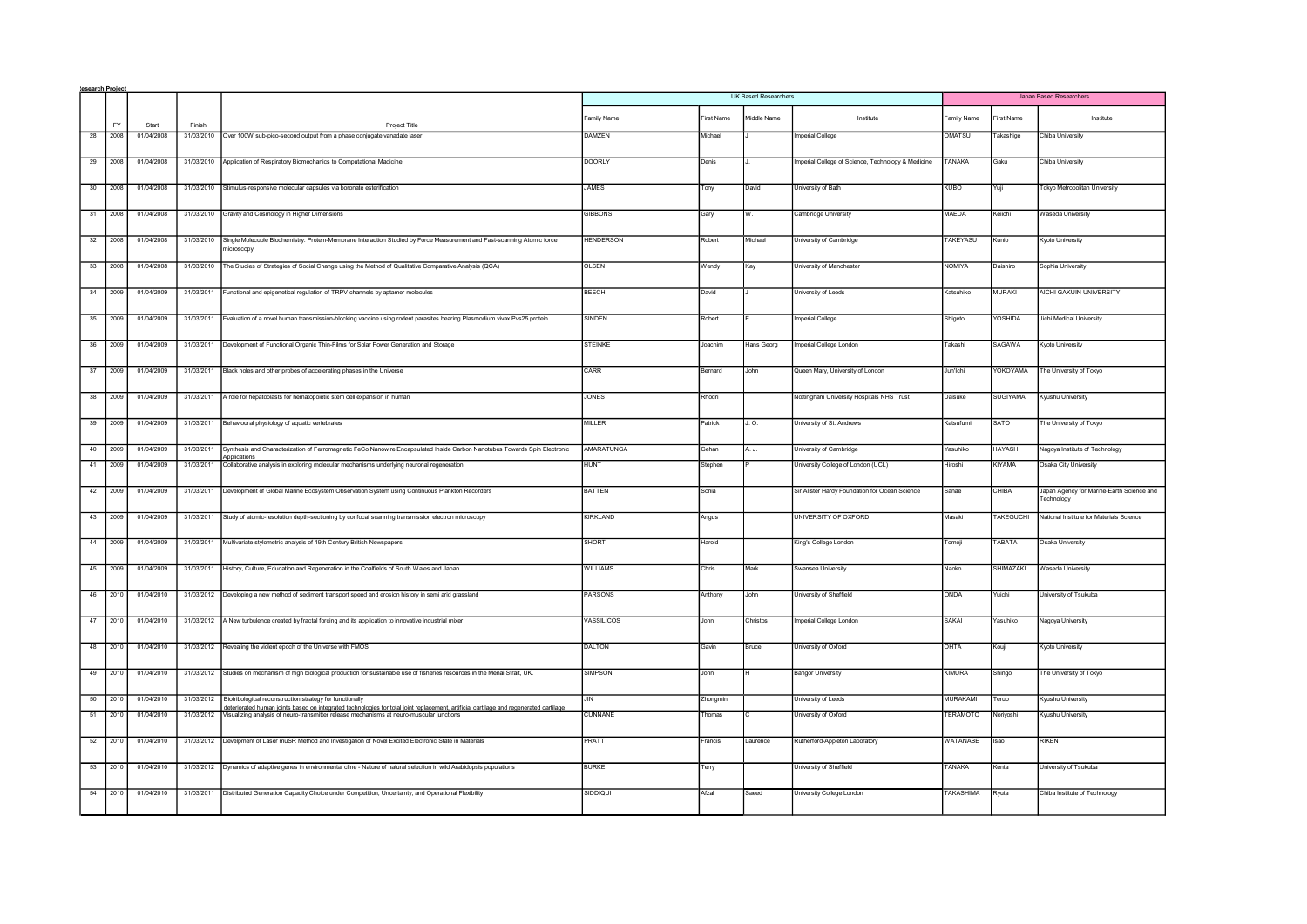|    | <u>esearch Projec</u> |            |            |                                                                                                                                                                               | UK Based Researchers<br>Japan Based Researchers |            |             |                                                                                      |                 |                  |                                                    |
|----|-----------------------|------------|------------|-------------------------------------------------------------------------------------------------------------------------------------------------------------------------------|-------------------------------------------------|------------|-------------|--------------------------------------------------------------------------------------|-----------------|------------------|----------------------------------------------------|
|    |                       |            |            |                                                                                                                                                                               |                                                 |            |             |                                                                                      |                 |                  |                                                    |
|    | FY                    | Start      | Finish     | Project Title                                                                                                                                                                 | amily Name                                      | First Name | Middle Name | Institute                                                                            | Family Name     | First Name       | Institute                                          |
| 55 | 2011                  | 01/04/2011 |            | 31/03/2013 Dynamics of Amino Acid Molecules on Solid Surfaces                                                                                                                 | WEIGHTMAN                                       | Peter      |             | University of Liverpool                                                              | TANAKA          | Masatoshi        | Yokohama National University                       |
| 56 | 2011                  | 01/04/2011 | 31/03/2013 | High through-put function analysis of neural chemicals on cellular biosensing with data analysis through chemometrics                                                         | <b>BESSANT</b>                                  | Conrad     |             | Cranfield University                                                                 | <b>HARUYAMA</b> | retsuya          | Kyushu Institute of Technology                     |
| 57 | 2011                  | 01/04/2011 | 31/03/2012 | Simultaneous development of next-generation ultra- hiresolution global climate model and regional weather model                                                               | NIKIFORAKIS                                     | Nikolaos   |             | University of Cambridge                                                              | <b>SATOMURA</b> | Takehiko         | Kyoto University                                   |
| 58 | 2011                  | 01/04/2011 | 31/03/2013 | Revealing processes controlling long-distance lateral magma transport within earth's crust by studying extensive dyke system                                                  | <b>TAYLOR</b>                                   | Rex        |             | National Oceanography Centre, Southampton                                            | <b>SHIZUKA</b>  | Osamu            | National Institute of Advanced Industrial          |
| 59 | 2011                  | 01/04/2011 | 31/03/2013 | Analyses of new viral antigen of human T cell leukemia virus type 1 and development of new vaccine                                                                            | <b>BANGHAM</b>                                  | Charles    |             | Imperial College, London                                                             | <b>MATSUOKA</b> | Masao            | Science and Technolog<br>Kyoto University          |
|    |                       |            |            |                                                                                                                                                                               |                                                 |            |             |                                                                                      |                 |                  |                                                    |
| 60 | 2011                  | 01/04/2011 |            | 31/03/2013 Collagen-templated preparation of silica-titania nanotubes and their biomedical applications                                                                       | <b>STAMBOULIS</b>                               | Artemis    |             | University of Birmingham                                                             | <b>OSAKA</b>    | Akiyoshi         | Okayama University                                 |
| 61 | 2011                  | 01/04/2011 |            | 31/03/2013 Integrated multiscale simulation of pulmonary respiration from nasal cavity to alveoli.                                                                            | <b>SCHROTER</b>                                 | Robert     |             | Imperial College London                                                              | <b>SERA</b>     | <b>Toshihiro</b> | Osaka University                                   |
| 62 | 2011                  | 01/04/2011 |            | 31/03/2013 Development of novel image processing method based on large-scale medical image database                                                                           | <b>RUECKERT</b>                                 | Daniel     |             | Imperial College London                                                              | <b>MORI</b>     | Kensaku          | Nagoya University                                  |
| 63 | 2011                  | 01/04/2011 |            | 31/03/2013 System biological analysis of biosynthesis and redox regulation of plant ascorbate                                                                                 | <b>SMIRNOFF</b>                                 | Nicholas   |             | University of Exeter                                                                 | <b>ISHIKAWA</b> | Takahiro         | Shimane University                                 |
| 64 | 2011                  | 01/04/2011 | 31/03/2013 | North Atlantic - North Pacific comparison of long-term ecosystem change based on the international initiative of marine ecosystem                                             | <b>BATTEN</b>                                   | Sonia      |             | Sir Alister Hardy Foundation for Ocean Science                                       | CHIBA           | Sanae            | Japan Agency for Marine-Earth Science and          |
| 65 | 2011                  | 01/04/2011 | 31/03/2013 | monitoring<br>Development of Econometric Method for Macro-Panel Data                                                                                                          | HADRI                                           | Kaddour    | Kaddour     | Queen's University Belfast                                                           | <b>KUROZUMI</b> |                  | Technology<br>Hitotsubashi University              |
| 66 | 2012                  | 01/04/2012 | 31/03/2014 | Analysis of a new generation antiepileptic drug that interacts with synaptic vesicle 2A protein in presynaptic tarminal                                                       | <b>STEPHENS</b>                                 | Gary       |             | The University of Reading                                                            | <b>MOCHIDA</b>  | Sumiko           | Tokyo Medical University                           |
| 67 | 2012                  | 01/04/2012 | 31/03/2014 | Development of Three-dimensional Human Placental Trophoblast Barriers and Their Application for Nanoparticle Toxicity Assay                                                   | CASE                                            | Charles    |             | University of Bristol                                                                | AKASHI          | <b>Aitsuru</b>   | Osaka University                                   |
| 68 | 2012                  | 01/04/2012 | 31/03/2014 | Fabrication of Innovative Functional Materials of Organic- Inorganic Polyoxometalate Hybrids                                                                                  | CRONIN                                          | Leroy      |             | University of Glasgow                                                                | AKUTAGAWA       | Tomoyuki         | <b>Tohoku University</b>                           |
| 69 | 2012                  | 01/04/2012 |            | 31/03/2014 Research on pathophysiology and mechanisms to develop carbonyl stress-related psychiatric disorders                                                                | THORNALLEY                                      | Paul       |             | Clinical Sciences Research<br>Institute, Warwick Medical SchoolSchool, University of | ARAI            | Makoto           | Tokyo Metropolitan Institute of Medical<br>Science |
| 70 | 2012                  | 01/04/2012 |            | 31/03/2014 Topological vorticity dynamics in the physical and biological sciences                                                                                             | <b>MOFFATT</b>                                  | Henry      |             | Warwick<br>University of Cambridge                                                   | <b>FUKUMOTO</b> | Yasuhide         | Kyushu University                                  |
| 71 | 2012                  | 01/04/2012 |            | 31/03/2014 Magnetic activities of the Sun and the stars probed by the new- generation oscillation data                                                                        | KURTZ                                           | Donald     |             | University of Central Lancashire                                                     | SHIBAHASHI      | Hiromoto         | The University of Tokyo                            |
| 72 | 2012                  | 01/04/2012 |            | 31/03/2014 Study on Wire Electrical Discharge Slicing of Single Crystals                                                                                                      | CLARE                                           | Adam       |             | University of Nottingham                                                             | KUNIEDA         | Masanori         | The University of Tokyo                            |
|    | 73 2012               | 01/04/2012 |            | 31/03/2014 Positional cloning of a Striga resistant QTL in rice.                                                                                                              | <b>SCHOLES</b>                                  | Julie      |             | University of Sheffield                                                              | HORI            | Kiyosumi         | National Institute of Agrobiological Sciences      |
| 74 | 2012                  | 01/04/2012 | 31/03/2014 | Optical-field structure analysis and dynamics of nanophotonic materials                                                                                                       | <b>APOFF</b>                                    | rancesco   |             | University of Strathclyde                                                            | OKAMOTO         | Hiromi           | National Institutes of Natural Sciences            |
| 75 | 2012                  | 01/04/2012 |            | 31/03/2014 Development of a novel malaria transmission blocking vaccine based on a non-infectious insect viral vector                                                         | SINDEN                                          | Robert     |             | Imperial College                                                                     | YOSHIDA         | Shigeto          | Kanazawa University                                |
| 76 | 2013                  | 01/03/2014 |            | 29/02/2016 Studies on molecular mechanisms of thermogenesis in plants.                                                                                                        | <b>MOORE</b>                                    | Anthony    |             | University of Sussex                                                                 | <b>ITO</b>      | Kikukatsu        | Iwate University                                   |
| 77 | 2013                  | 01/11/2013 | 30/10/2015 | Turning medical image collection into anatomical knowledge wisdom based on image recognition and understanding and its application<br>computer-assisted diagnosis and surgery | <b>RUECKERT</b>                                 | Daniel     |             | Imperial College London                                                              | MORI            | <b>Censaku</b>   | Nagoya University                                  |
| 78 | 2014                  | 01/07/2014 | 30/06/2016 | Development of malaria bivalent vaccine effective both for protection and transmission-blocking                                                                               | <b>SINDEN</b>                                   | Robert     |             | Imperial College London                                                              | YOSHIDA         | Shigeto          | Kanazawa University                                |
| 79 | 2014                  | 01/09/2014 |            | 31/08/2016 Behavioral endocrinology in sea mammals using blood- sampling data logger                                                                                          | HALL                                            | Ailsa      | Jane        | Stottish Oceans Institute, University of St Andrews                                  | <b>TAKEI</b>    | Yoshio           | The University of Tokyo                            |
| 80 | 2014                  | 01/11/2014 |            | 31/10/2016 Evaluation of the process of rice domestication: plant molecular genetics meets archaeobotany                                                                      | FULLER                                          | Dorian     |             | University College London                                                            | <b>ISHIKAWA</b> | Ryo              | Kobe University                                    |
| 81 | 2014                  | 01/07/2014 |            | 30/06/2016 Assessment of surgical rhinoplastic intervention using computational thermo-fluid dynamics                                                                         | <b>DOORLY</b>                                   | Denis      |             | Imperial College London                                                              | TANAKA          | Gaku             | Chiba University                                   |
| 82 | 2014                  | 01/11/2014 |            | 31/03/2016 Crosstalk between the regulation system for oxygen homeostasis and radioresistance in cancer cells                                                                 | MUSCHEL                                         | Ruth       |             | University of Oxford                                                                 | HARADA          | Hiroshi          | Kyoto University                                   |
|    | 83 2014               | 01/07/2014 |            | 30/06/2016 Water and Cities in Ancient Iraq through the Analysis of Clay Tablets                                                                                              | <b>ALTAWEEL</b>                                 | Mark       |             | University College London                                                            | WATANABE        | Chikako          | OSAKA GAKUIN UNIVERSITY                            |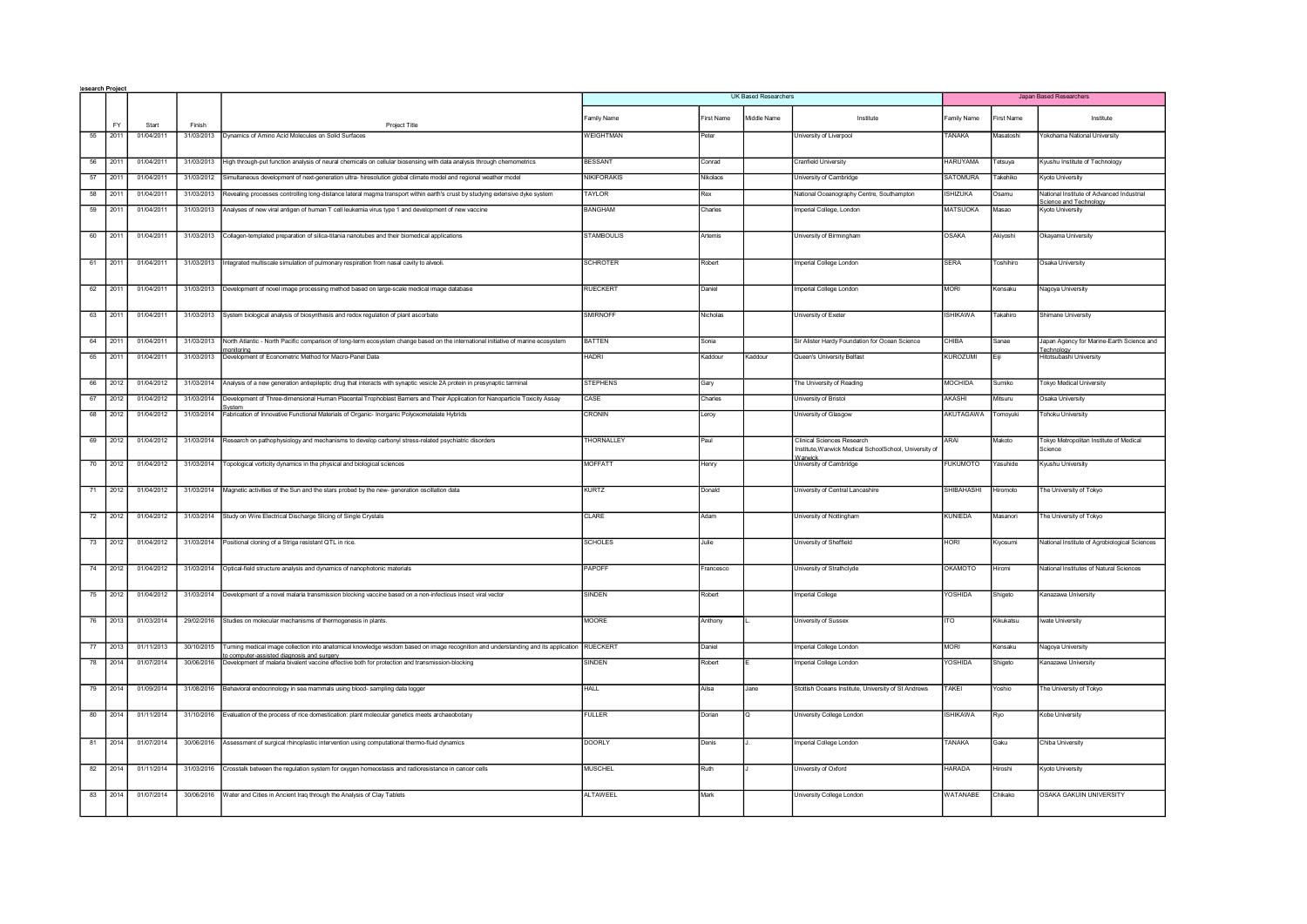|     | esearch Projec |            |            |                                                                                                                                                                              |                             |                     |                     |                                                    |                   |                         |                                          |  |
|-----|----------------|------------|------------|------------------------------------------------------------------------------------------------------------------------------------------------------------------------------|-----------------------------|---------------------|---------------------|----------------------------------------------------|-------------------|-------------------------|------------------------------------------|--|
|     |                |            |            |                                                                                                                                                                              | <b>UK Based Researchers</b> |                     |                     |                                                    |                   | Japan Based Researchers |                                          |  |
|     | <b>FY</b>      | Start      | Finish     | Project Title                                                                                                                                                                | Family Name                 | First Name          | Middle Name         | Institute                                          | amily Name        | <b>First Name</b>       | Institute                                |  |
| 84  | 2014           | 01/07/2014 |            | 30/06/2016 Developments of superconducting bulks and magnetizing techniques for the application to superconducting motors                                                    | CARDWELL                    | David               | Anthony             | University of Cambridge                            | <b>FUJISHIRO</b>  | Hiroyuki                | wate University                          |  |
| 85  | 2014           | 01/07/2014 | 30/06/2016 | Direct Visualization of Nanoparticle-based Self-Organized Structure by Construction of 3D Electron-Density Map and Investigation of<br>the Structure-Induced Novel Functions | <b>UNGAR</b>                | Goran               |                     | The University of Sheffield                        | KANIE             | Kivoshi                 | <b>Tohoku University</b>                 |  |
| 86  | 2015           | 01/10/2015 |            | 30/09/2016 Study of wild behaviors of partially hyperbolic dynamics                                                                                                          | TURAEV                      | Dmitry              |                     | Imperial College London                            | <b>ASAOKA</b>     | Masavuki                | Kyoto University                         |  |
| 87  | 2015           | 01/07/2015 | 30/06/2017 | Establishment of the sensitive detection system of MMP13/collagenase in the metastasis for terminal cancer diagnosis                                                         | NAGASE                      | Hideaki             |                     | University of Oxford                               | <b>INADA</b>      | Masaki                  | Tokyo University of Agriculture and      |  |
| 88  | 2015           | 01/07/2015 | 30/06/2017 | Interpersonal Regret and its Function: A UK-Japan comparison with psychophysiological/ neural measurement                                                                    | MURAYAMA                    | Kou                 |                     | University of Reading                              | <b>KOMIYA</b>     | Asuka                   | Technology<br>Hiroshima University       |  |
| 89  | 2015           | 01/07/2015 |            | 31/03/2017 Molecular pathogenesis of human amyloidosis revealed by the synergistic interaction of protein science and animal models                                          | <b>BELLOTTI</b>             | Vittorio            |                     | University College London Division of Medicine     | <b>NAIKI</b>      | Hironobu                | University of Fukui                      |  |
| 90  | 2015           | 01/07/2015 |            | 30/06/2017 Integrative Structural Biology with hybrid approach                                                                                                               | <b>WESTHEAD</b>             | David               |                     | The University of Leeds                            | <b>NAKAMURA</b>   | Haruki                  | Osaka University                         |  |
|     |                |            |            |                                                                                                                                                                              |                             |                     |                     |                                                    |                   |                         |                                          |  |
| 91  | 2015           | 01/07/2015 | 31/03/2017 | Development of Thermally-activated Delayed Fluorescence Molecules based on a Unprecedented Skeletal Rearrangement and Their<br><b>Noplication to OLED Materials</b>          | <b>MONKMAN</b>              | Andrew              |                     | Durham University                                  | MINAKATA          | Satoshi                 | Osaka Universitv                         |  |
| 92  | 2016           | 01/04/2016 | 31/03/2018 | Quantum network technology with trapped ion and photonic frequency conversion                                                                                                | <b>KELLER</b>               | Matthias            |                     | University of Sussex                               | <b>OTOMI</b>      | Nobuvuki                | Osaka University                         |  |
| 93  | 2016           | 01/04/2016 |            | 31/03/2018 Development of composite materials with new functions                                                                                                             | LEROY                       | Cronin              |                     | University of Glasgow                              | OSHIO             | Hiroki                  | University of Tsukuba                    |  |
| 94  | 2016           | 01/04/2016 |            | 31/03/2018 Exploration of Topological Electronic Materials                                                                                                                   | CHEN                        | Yulin               |                     | Oxford University                                  | SASAGAWA          | Takao                   | Tokyo Institute of Technology            |  |
| 95  | 2016           | 01/04/2016 |            | 31/03/2018 Oncological Diagnostic and Interventional Assistance System Based on Multi-modality Medical Image Processing                                                      | <b>SCHNABEL</b>             | Julia               |                     | King's College London                              | <b>MORI</b>       | Kensaku                 | Nagoya University                        |  |
| 96  | 2016           | 01/04/2016 |            | 31/03/2018 Development and function of thymic medullary epithelial cells                                                                                                     | <b>ANDERSON</b>             | Graham              |                     | University of Birmingham                           | <b>TAKAHAMA</b>   | Yousuke                 | Tokushima University                     |  |
| 97  | 2016           | 01/04/2016 | 31/03/2018 | Integrated Electronic Systems Between Metal-oxide Nanoclusters & pi-molecules; Exploring Frontier of Molecular- based Electronic                                             | <b>CRONIN</b>               | Leroy               |                     | University of Glasgow                              | <b>TSUNASHIMA</b> | Ryo                     | amaguchi University                      |  |
| 98  | 2016           | 01/04/2016 | 31/03/2018 | <b>Aaterials</b><br>Improvements of room-temperature-magnetoresistance material by means of spin-orbit interaction                                                           | <b>BOOTHROYD</b>            | Andrew              |                     | University of Oxford                               | YAMAURA           | Kazunari                | National Institute for Materials Science |  |
| 99  | 2017           | 01/04/2017 | 31/03/2019 | Molecular Mechanisms Underlying Malignant Progression and Radioresistance of Cancer Cells; An Interdisciplinary Research                                                     | <b>HAMMOND</b>              | Ester               |                     | University of Oxford                               | HARADA            | Hiroshi                 | Kyoto University                         |  |
| 100 | 2017           | 01/04/2017 |            | Combining Radiation Tumor Biology and Mathematical Analysis<br>31/03/2019 Controlling collective motions in active matter                                                    | <b>TURNER</b>               | Matthew             | <i><b>Simon</b></i> | University of Warwick                              | <b>OTOMAMO</b>    | Ryoichi                 | Kyoto University                         |  |
| 101 | 2017           | 01/04/2017 |            | 31/03/2019 Novel multifunctional hydroxide particles for correlative imaging in biomedical applications                                                                      | POOLOGASUNDAR AMPILLA       | Gowsihan            |                     | The University of Manchester                       | <b>TOKUDOME</b>   | Yasuaki                 | Osaka Prefecture University              |  |
| 102 | 2017           | 01/04/2017 |            | 31/03/2019 Analysis of antigen-specific CD4T cell responses against foot- and-mouth disease virus using bovine MHC II tetramer                                               | <b>CHARLESTON</b>           | Brvan               |                     | Pirbright Institute                                | <b>NORIMINE</b>   | Junzo                   | University of Miyazaki                   |  |
| 103 | 2017           | 01/04/2017 |            | 31/03/2019 Foraging ecology and social interaction of marine top predators                                                                                                   | O'Malley MILLER             | Patrick             | James               | University of St Andrews                           | SATO              | Katsufumi               | The University of Tokyo                  |  |
| 104 | 2018           | 01/04/2018 | 31/03/2020 | Green syntheses of nanoparticles for optical biomedical applications                                                                                                         | <b>CRITCHLEY</b>            | Kevin               |                     | University of Leeds                                | <b>ANAKA</b>      | Masayoshi               | <b>Tokyo Institute of Technology</b>     |  |
| 105 | 2018           | 01/04/2018 |            | 31/03/2020 Direction sensitive dark matter search with a gaseous tracking detector.                                                                                          | <b>SPOONER</b>              | Neil John<br>Curwen |                     | University of Sheffield                            | <b>MIUCHI</b>     | Kentaro                 | University of Sheffield                  |  |
| 106 | 2018           | 01/04/2018 | 31/03/2020 | Fundamental Insights into Advanced Functional Carbon-based Materials as Fe-N-C Electrocatalysts for the Oxygen Reduction                                                     | <b>ISMAIL</b>               | Mohammed            |                     | <b>Sheffield University</b>                        | <b>HTY.</b>       | Stephen                 | Kyushu University                        |  |
| 107 | 2018           | 01/04/2018 | 31/03/2020 | Reaction<br>Retooling rice immunity for resistance against rice blast disease                                                                                                | <b>KAMOUN</b>               | Sophien             |                     | The Sainsbury<br>Laboratory · Sophien Kamoun Group | <b>ERAUCHI</b>    | Rvohei                  | <b>Kyoto University</b>                  |  |
| 108 | 2018           | 01/04/2018 |            | 31/03/2020 A novel modelling technique to understand the impact of the Gulf Stream and Kuroshio on climate                                                                   | <b>CZAJA</b>                | Arnaud              |                     | Imperial College, London                           | <b>NONAKA</b>     | Masami                  | The Sainsbury Laboratory                 |  |
| 109 | 2018           | 01/11/2018 |            | 31/10/2020 Archaeogenetic study on loss of seed shattering: a key trait to understand the process of rice domestication                                                      | <b>FULLER</b>               | Dorian              |                     | University College London                          | SHIKAWA           | Ryo                     | Kobe University                          |  |
| 110 | 2018           | 01/04/2018 |            | 31/03/2020 Development of advanced endoscopic surgery assistance system based on anatomical servoing                                                                         | <b>STOYANOV</b>             | Danail              |                     | University College London                          | <b>MORI</b>       | Kensaku                 | Nagoya University                        |  |
| 111 | 2018           | 01/04/2018 |            | 31/03/2020 Crack Morphometrics                                                                                                                                               | <b>GOEHRING</b>             | Lucas               |                     | Nottingham Trent University                        | NAKAHARA          | Akio                    | NIHON UNIVERSITY                         |  |
|     | 112 2019       | 01/04/2019 |            | 31/03/2021 Transforming functional bacterial communities: how does horizontal genetic transfer impact the functional society of bacteria?                                    | <b>WIPAT</b>                | Anil                |                     | Newcastle University                               | <b>YOSHIDA</b>    | Ken-Ichi                | <b>Kobe University</b>                   |  |